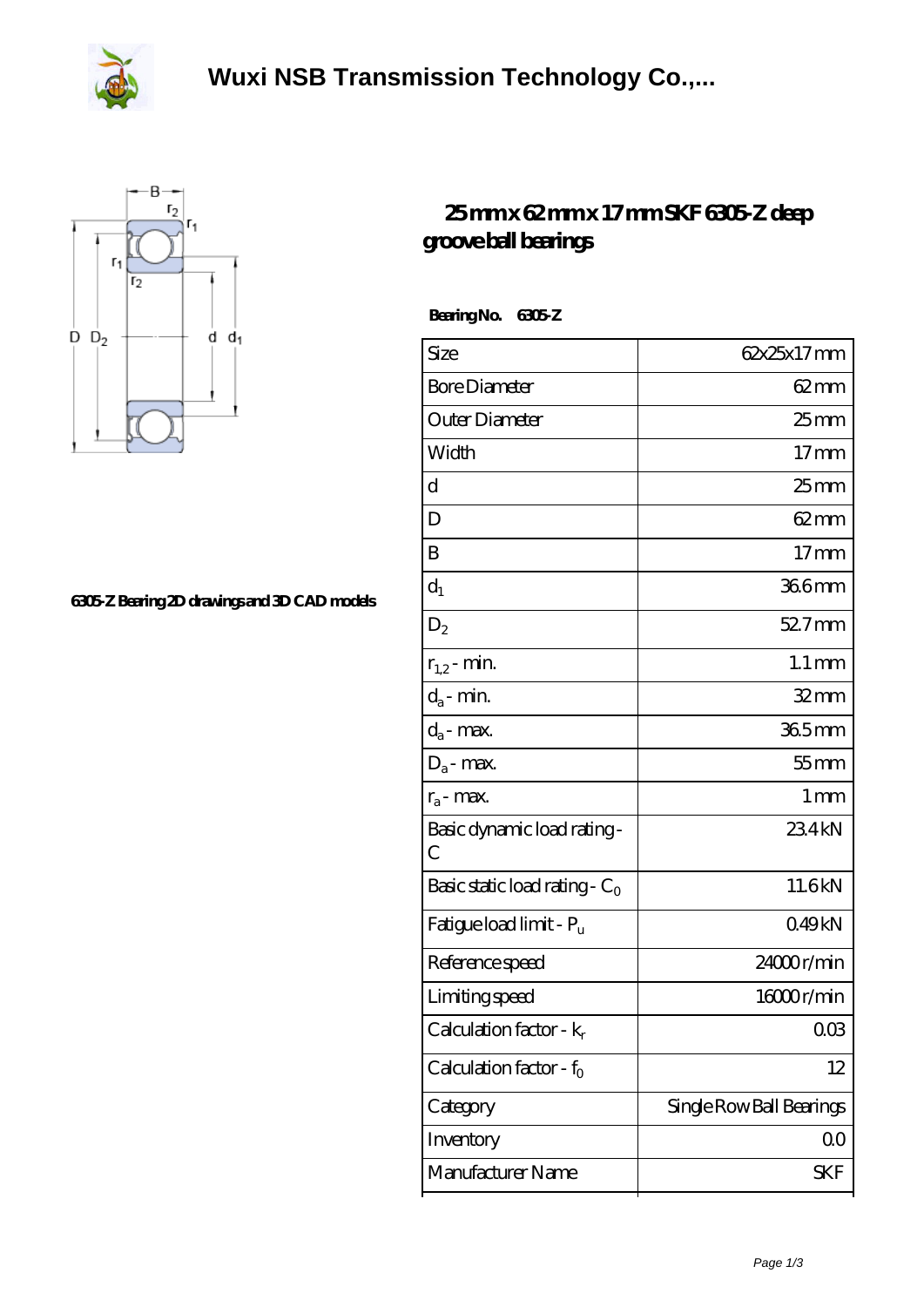

**[Wuxi NSB Transmission Technology Co.,...](https://herbal-circle.com)**

| Minimum Buy Quantity               | N/A                                                                                                                                                                                           |
|------------------------------------|-----------------------------------------------------------------------------------------------------------------------------------------------------------------------------------------------|
| Weight / Kilogram                  | 023                                                                                                                                                                                           |
| Product Group                      | <b>BOO308</b>                                                                                                                                                                                 |
| Enclosure                          | 1 Metal Shield                                                                                                                                                                                |
| Precision Class                    | ABEC 1   ISO PO                                                                                                                                                                               |
| Maximum Capacity / Filling<br>Slot | No                                                                                                                                                                                            |
| Rolling Element                    | <b>Ball Bearing</b>                                                                                                                                                                           |
| Snap Ring                          | No                                                                                                                                                                                            |
| Internal Special Features          | No                                                                                                                                                                                            |
| Cage Material                      | Steel                                                                                                                                                                                         |
| Internal Clearance                 | CO-Medium                                                                                                                                                                                     |
| Inch - Metric                      | Metric                                                                                                                                                                                        |
| Long Description                   | 25MM Bore; 62MM<br>Outside Diameter; 17MM<br>Outer Race Diameter; 1<br>Metal Shield; Ball Bearing;<br>ABEC 1   ISO PQ No Filling<br>Slot; No Snap Ring No<br><b>Internal Special Features</b> |
| Category                           | Single Row Ball Bearing                                                                                                                                                                       |
| <b>UNSPSC</b>                      | 31171504                                                                                                                                                                                      |
| Harmonized Tariff Code             | 8482105068                                                                                                                                                                                    |
| Noun                               | Bearing                                                                                                                                                                                       |
| Keyword String                     | Ball                                                                                                                                                                                          |
| Manufacturer URL                   | http://www.skf.com                                                                                                                                                                            |
| Manufacturer Item Number           | 6305 Z                                                                                                                                                                                        |
| Weight/LBS                         | 0.51                                                                                                                                                                                          |
| Outside Diameter                   | 2441 Inch   62 Millimeter                                                                                                                                                                     |
| Bore                               | 0.984 Inch   25 Millimeter                                                                                                                                                                    |
| Outer Race Width                   | Q669Inch   17 Millimeter                                                                                                                                                                      |
| $d_1$                              | 366mm                                                                                                                                                                                         |
| $D_2$                              | $527$ mm                                                                                                                                                                                      |
| $d_{a}$ min.                       | 32 mm                                                                                                                                                                                         |
|                                    |                                                                                                                                                                                               |